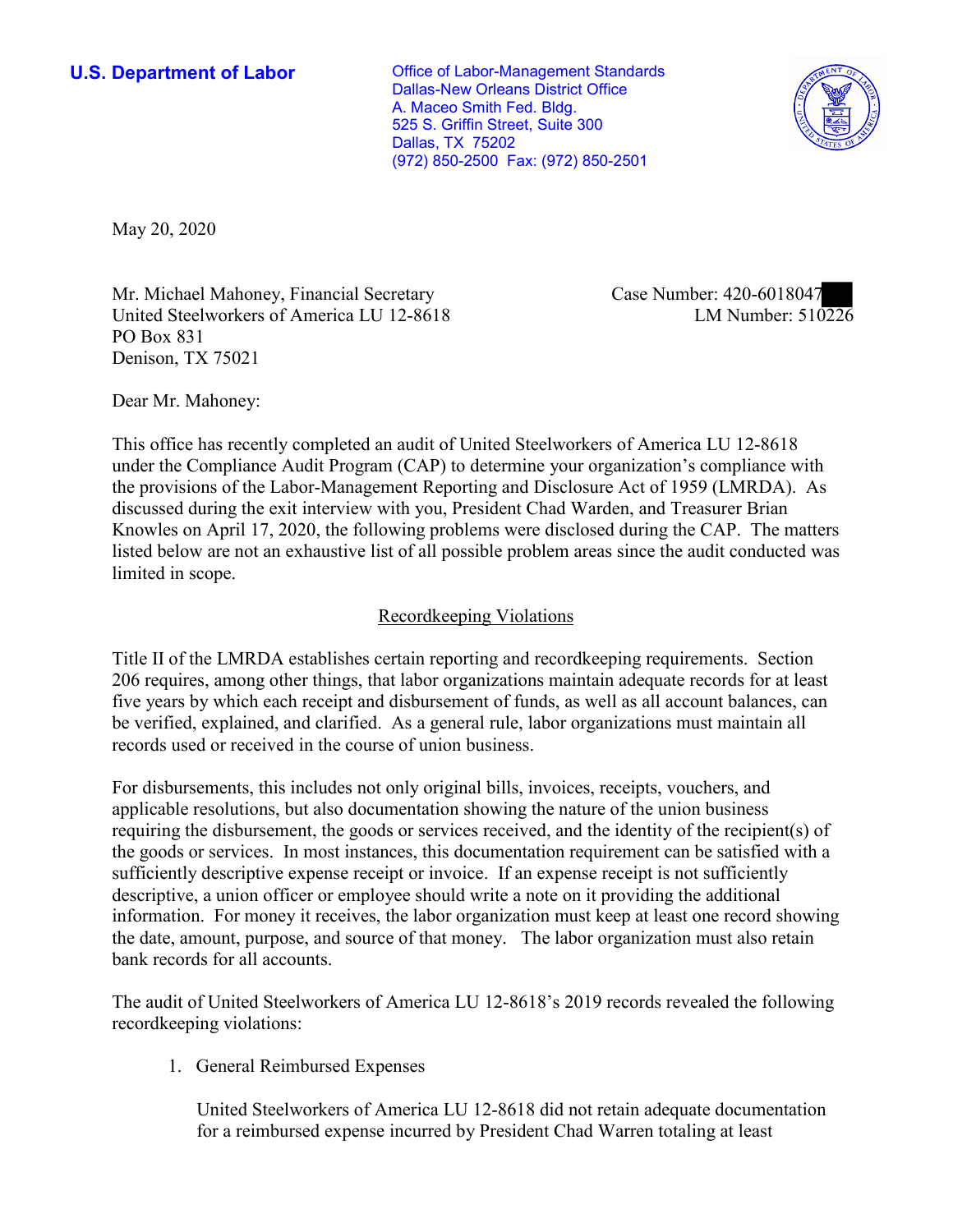\$748.18. The voucher for the travel reimbursement did not contain a receipt for the hotel expense. The union will request a receipt from the hotel to be included in the union's records.

As noted above, labor organizations must retain original receipts, bills, and vouchers for all disbursements. The president and treasurer (or corresponding principal officers) of your union, who are required to sign your union's LM report, are responsible for properly maintaining union records.

2. Gift Card Recipients

United Steelworkers of America LU 12-8618 failed to maintain a list of the five recipients who received a \$50.00 gift card. The union must maintain records that identify the date the gift card or other item given away and the recipients of the items.

3. Lack of Salary Authorization

United Steelworkers of America LU 12-8618 did not maintain records to verify that the salaries reported in Item 24 (All Officer and Disbursements to Officers) of the LM-3 was the authorized amount and therefore was correctly reported. The union must keep a record, such as meeting minutes, to show the current salary authorized by the entity or individual in the union with the authority to establish salaries.

4. Professional Fees

 corresponding principal officers) of your union, who are required to sign your union's Unit<br>docu<br>bills<br>corre porti<br>rigina<br>rer (o LM report, are responsible for properly maintaining union records. United Steelworkers of America LU 12-8618 failed to maintain supporting documents for professional fees in the amount of \$1,478.01 paid to for arbitration services. Labor organizations must retain original receipts, bills, and vouchers for all disbursements. The president and treasurer (or

Based on your assurance that United Steelworkers of America LU 12-8618 will retain adequate documentation in the future, OLMS will take no further enforcement action at this time regarding the above violations.

## Reporting Violation

 8618 for the fiscal year ended December 31, 2019, was deficient in that: The audit disclosed a violation of LMRDA Section 201(b), which requires labor organizations to file annual financial reports accurately disclosing their financial condition and operations. The Labor Organization Annual Report Form LM-3 filed by United Steelworkers of America LU 12